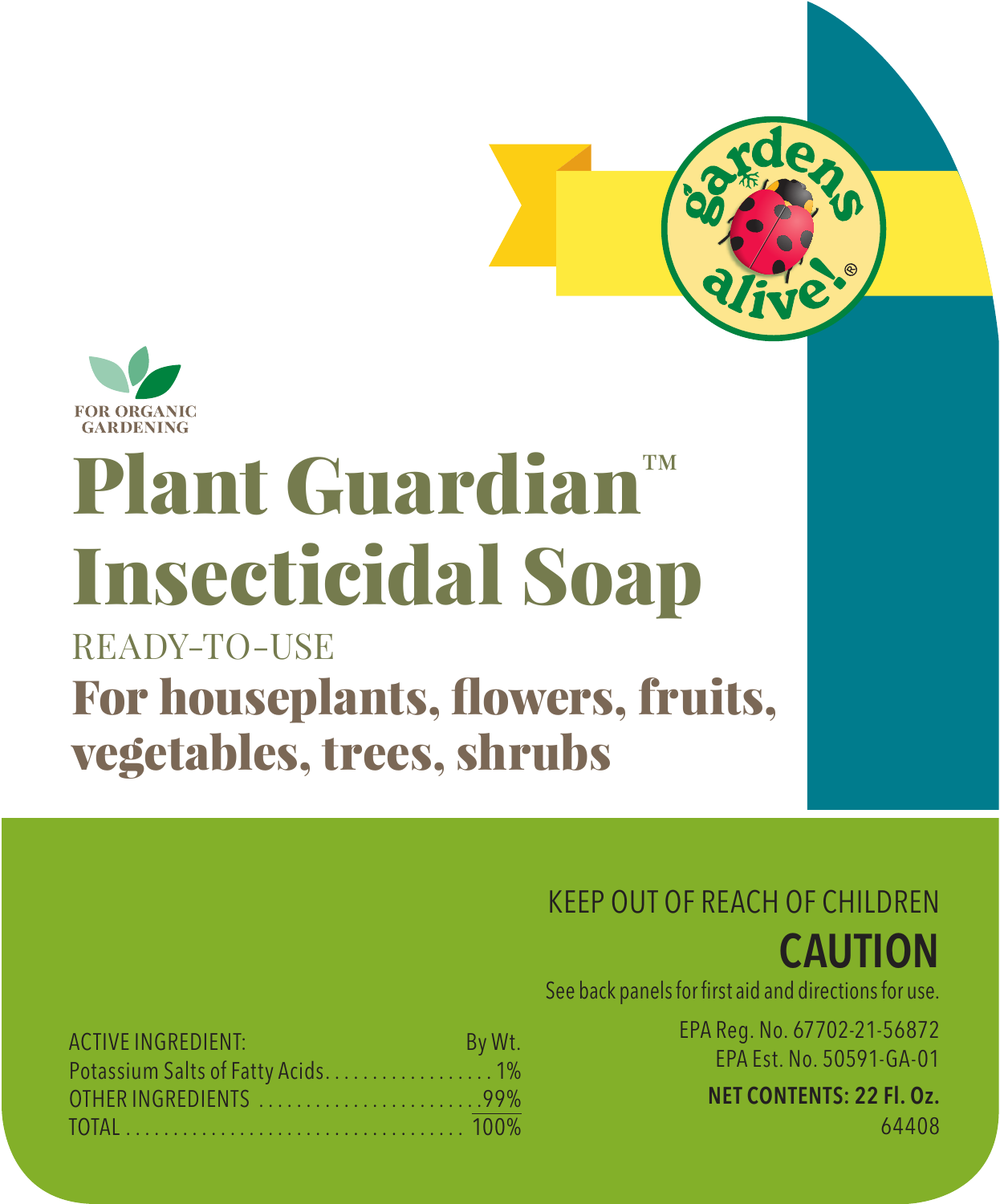

# Plant Guardian™ Insecticidal Soap READY-TO-USE

- Contact Insecticide
- Kills listed insects in minutes
- For use indoors-outdoors
- For Organic Gardening
- For use on vegetables, fruit and nut trees, citrus, berries, ornamentals, shrubs, flowers, and trees in homes, gardens and greenhouses
- May be used up to day of harvest
- Compatible with biological control agents, beneficial insects and mites
- Rapidly degraded by soil microbes

## KEEP OUT OF REACH OF CHILDREN CAUTION



Manufactured under a license of W. Neudorff GmbH KG, Germany

### BATCH CODE:

Distributed by Gardens Alive!®, Inc. 706 W. Cumberland St. Lewisburg, OH 45338 Phone: 513-354-1483 www.GardensAlive.com



and Disposal Instructions and Directions for Use. Peel back tab for Precautionary Statements, Storage

and Disposal Instructions and Directions for Use Peel back tab for Precautionary Statements, Storagy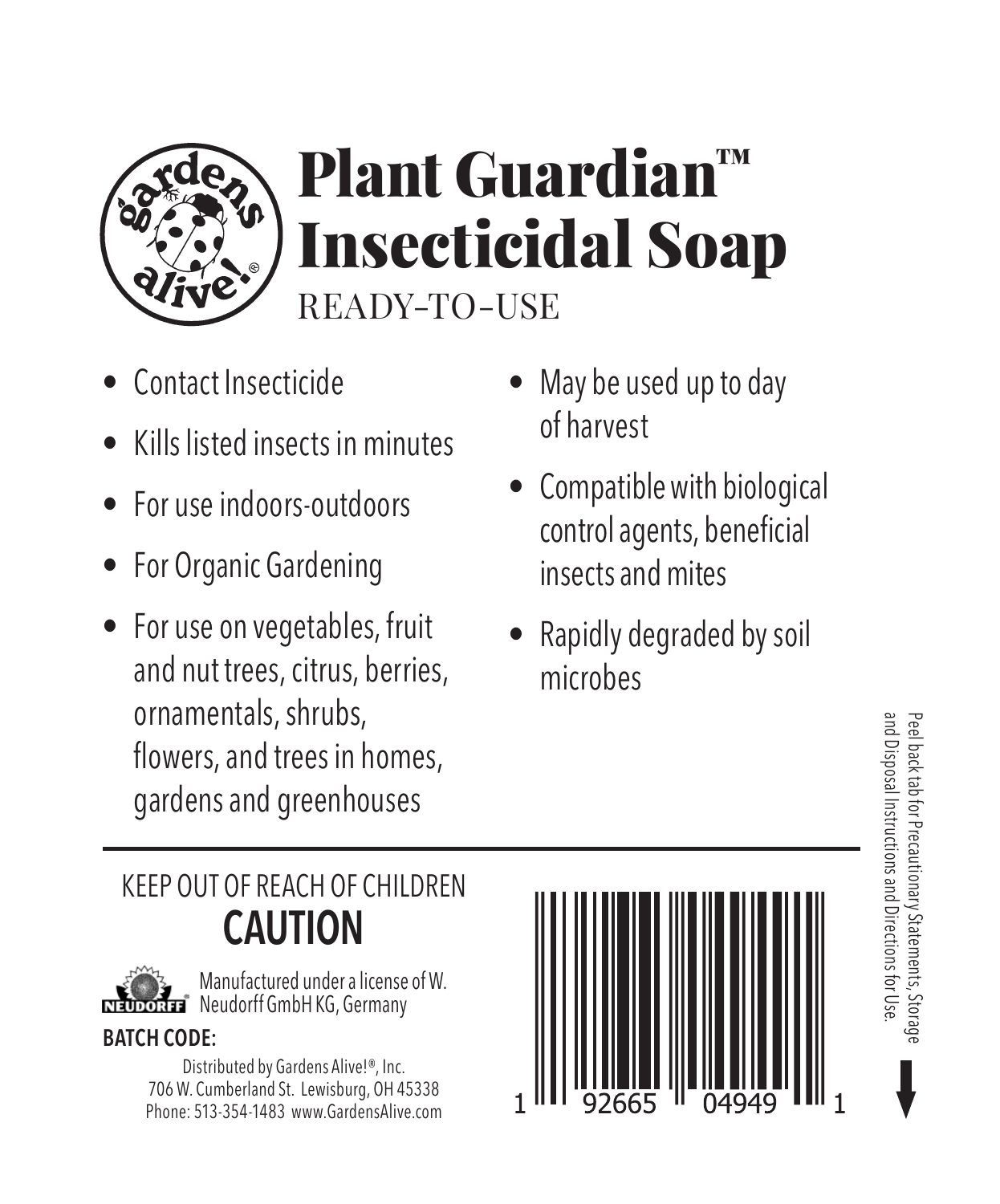#### PRECAUTIONARY STATEMENTS

ENVIRONMENTAL HAZARDS: This product may be hazardous to aquatic invertebrates. To protect the environment, do not allow pesticide to enter or run off into storm drains, drainage ditches, gutters or surface waters. Applying this product in calm weather or when rain is not predicted for the next 24 hours will help to ensure that wind or rain does not blow or wash pesticide off the treatment area.

#### DIRECTIONS FOR USE

It is a violation of Federal Law to use this product in a manner inconsistent with its labeling. For residential indoor, outdoor and non-commercial greenhouse use only. Please read entire label before using. Use only as directed.

Shake container before use. Thoroughly spray insect pests or powdery mildew to wetting on all plant parts, including undersides of leaves. Repeat treatment weekly or bi-weekly if needed. May be used on edible crops up to and including day of harvest.

Do not use on sweet peas, nasturtiums, delicate ferns. Use with care on new seedlings, transplants and blooms. Do not spray during full sun. If concerned about sensitivity of plants, apply to individual plants or small areas of plants and wait 2 days to determine if plant damage occurs prior to treatment of larger areas.

#### PESTS/SITES AND APPLICATION INSTRUCTIONS

Plant Guardian Insecticidal Soap Ready-to-Use will control powdery mildew and the following listed insect pests: adelgids (woolly aphids), aphids, lacebugs, mealybugs, mites, grasshoppers, leafhoppers, scale insects, plant bugs, sawfly larvae (pear and rose slugs), psyllids, tent caterpillars, thrips, spider mites, earwigs and whitefly.

For use indoors, outdoors and in greenhouses on: fruit and nut trees (e.g., apples, cherries, peaches, pears, pecans, almonds); corn; soybeans; melons; tomatoes; vegetables (e.g., beans, cabbage, cucurbits, peas, potatoes); figs; small fruits (e.g., grapes, strawberry, raspberry); citrus; houseplants; ornamental and bedding plants; ornamental and shade trees (e.g., birch, evergreens, holly, oak).

#### NOTICE TO BUYER

To the extent consistent with applicable law, seller warrants that this product conforms to the chemical description on this label and is reasonably fit for purposes stated on this label only when used in accordance with directions under normal use conditions. This warranty does not extend to use of this product contrary to label directions, or under abnormal use conditions, or under conditions not reasonably foreseeable to seller. To the extent consistent with applicable law, buyer assumes all risk of any such use. To the extent consistent with applicable law, seller makes no other warranties, either expressed or implied.

> EPA Reg. No. 67702-21-56872 EPA Est. No. 50591-GA-01